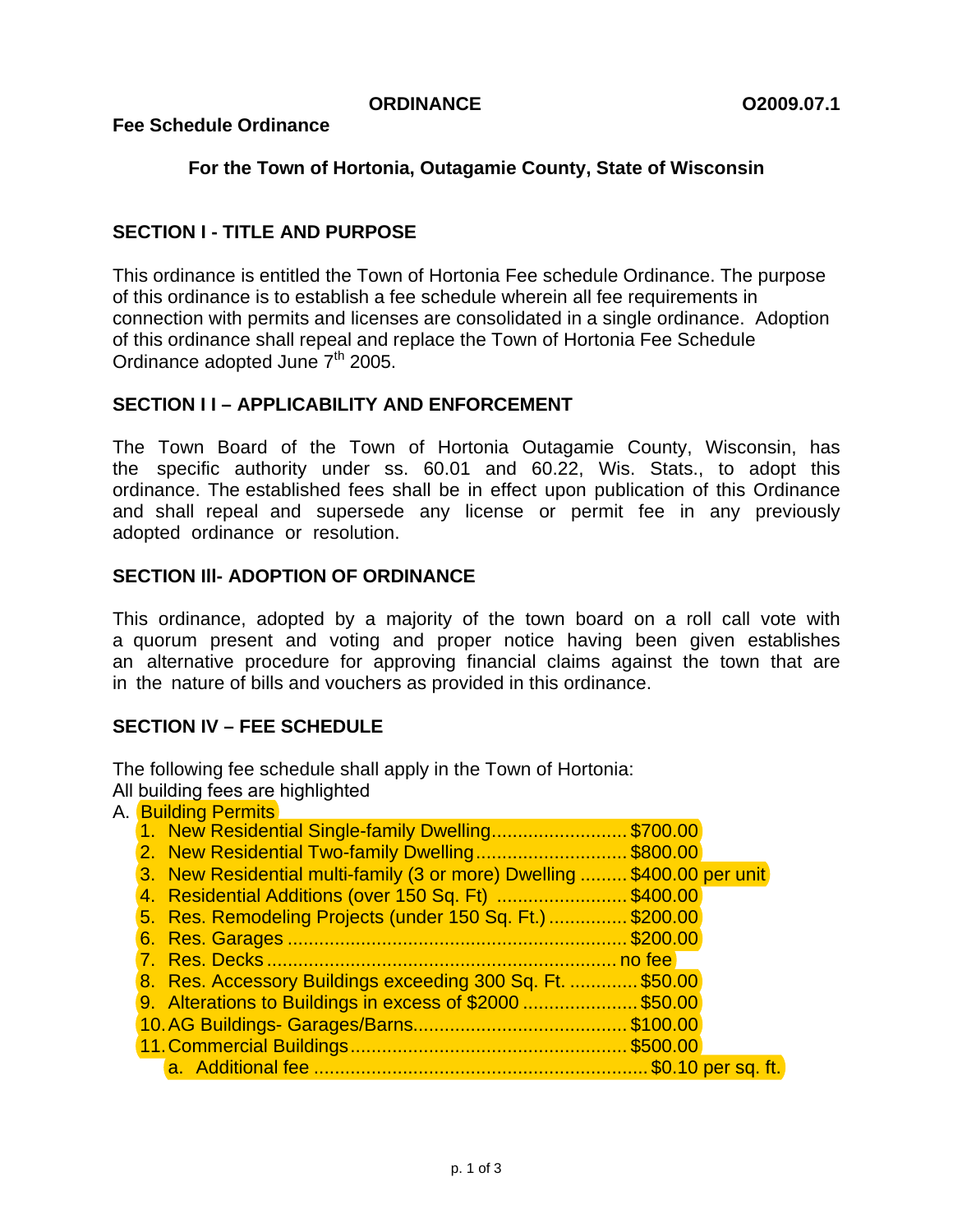| D. Liquor Licenses                                           |
|--------------------------------------------------------------|
|                                                              |
| F. Park Fund Fee to be added to new home build\$300.00       |
|                                                              |
| Variance, zoning, conditional use, Board of Appeals \$300.00 |
| I. Fireworks Stand, Special Tent Event for business\$100.00  |
| J. Dog Licenses                                              |

# **SECTION VI – COMPENSATION SCHEDULE**

The compensation received by the agents acting behalf of the Town of Hortonia to administer or enforce the fee schedule shall be stipulated by the agreements made between the Town of Hortonia and the respective agents.

# **SECTION VIII - PENALTIES**

Any new construction that has not been permitted by the Town Inspector is subject to a fine equal to twice the original permit fee.

Any person who violates any provision of this ordinance or any order, rule or regulation made hereunder shall, upon conviction, forfeit not less than one hundred dollars (\$100.00) nor more than twice the original permit fee for each offense, together with the costs of prosecution.